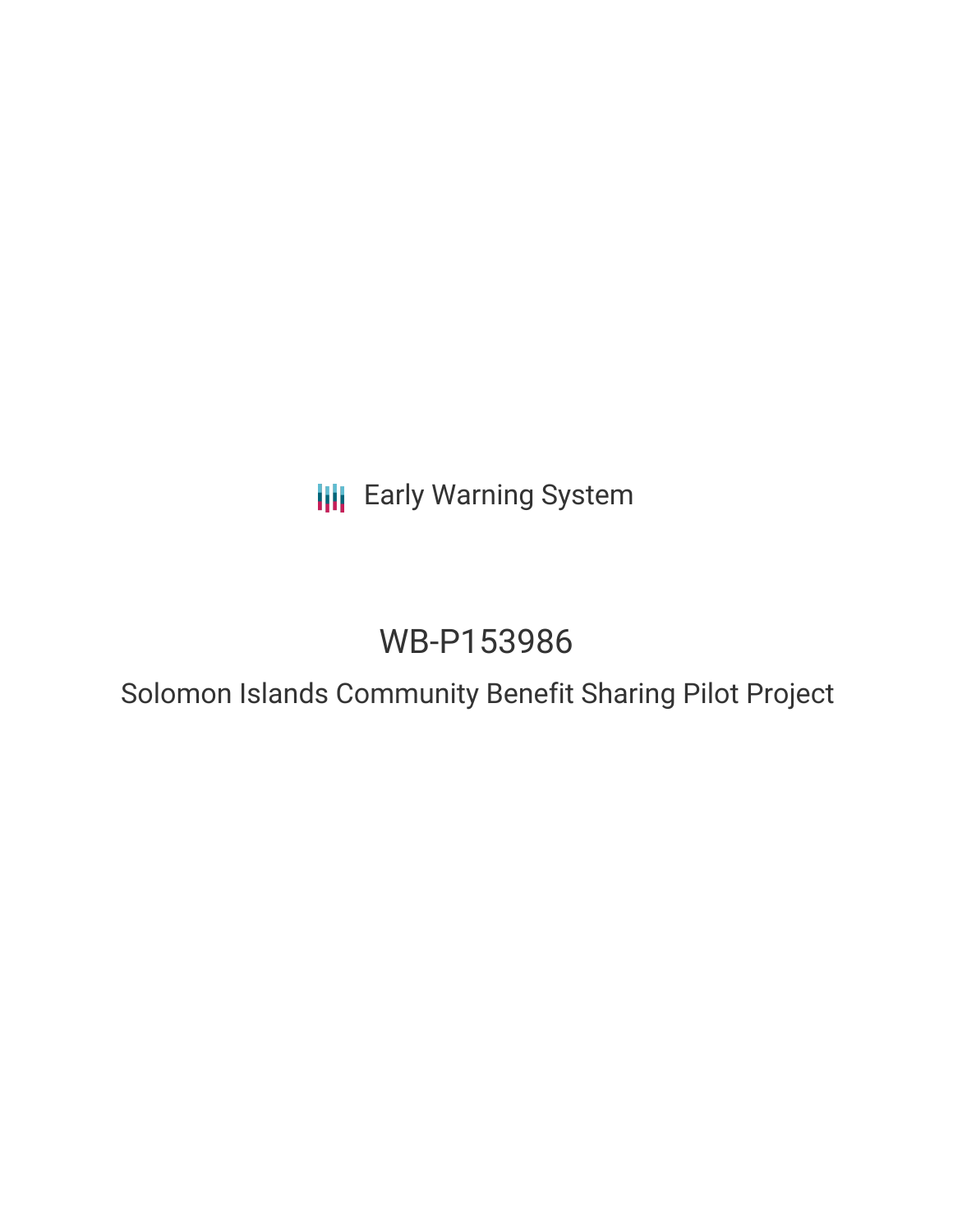

## **Quick Facts**

| <b>Countries</b>              | Solomon Islands                                                                    |
|-------------------------------|------------------------------------------------------------------------------------|
| <b>Specific Location</b>      | Guadalcanal Province                                                               |
| <b>Financial Institutions</b> | World Bank (WB)                                                                    |
| <b>Status</b>                 | Approved                                                                           |
| <b>Bank Risk Rating</b>       | А                                                                                  |
| <b>Voting Date</b>            | 2017-09-18                                                                         |
| <b>Borrower</b>               | Government of Solomon Islands, Ministry of Mines, Energy and Rural Electrification |
| <b>Sectors</b>                | Law and Government                                                                 |
| <b>Investment Type(s)</b>     | Grant                                                                              |
| <b>Grant Amount (USD)</b>     | $$2.80$ million                                                                    |
| <b>Project Cost (USD)</b>     | $$2.80$ million                                                                    |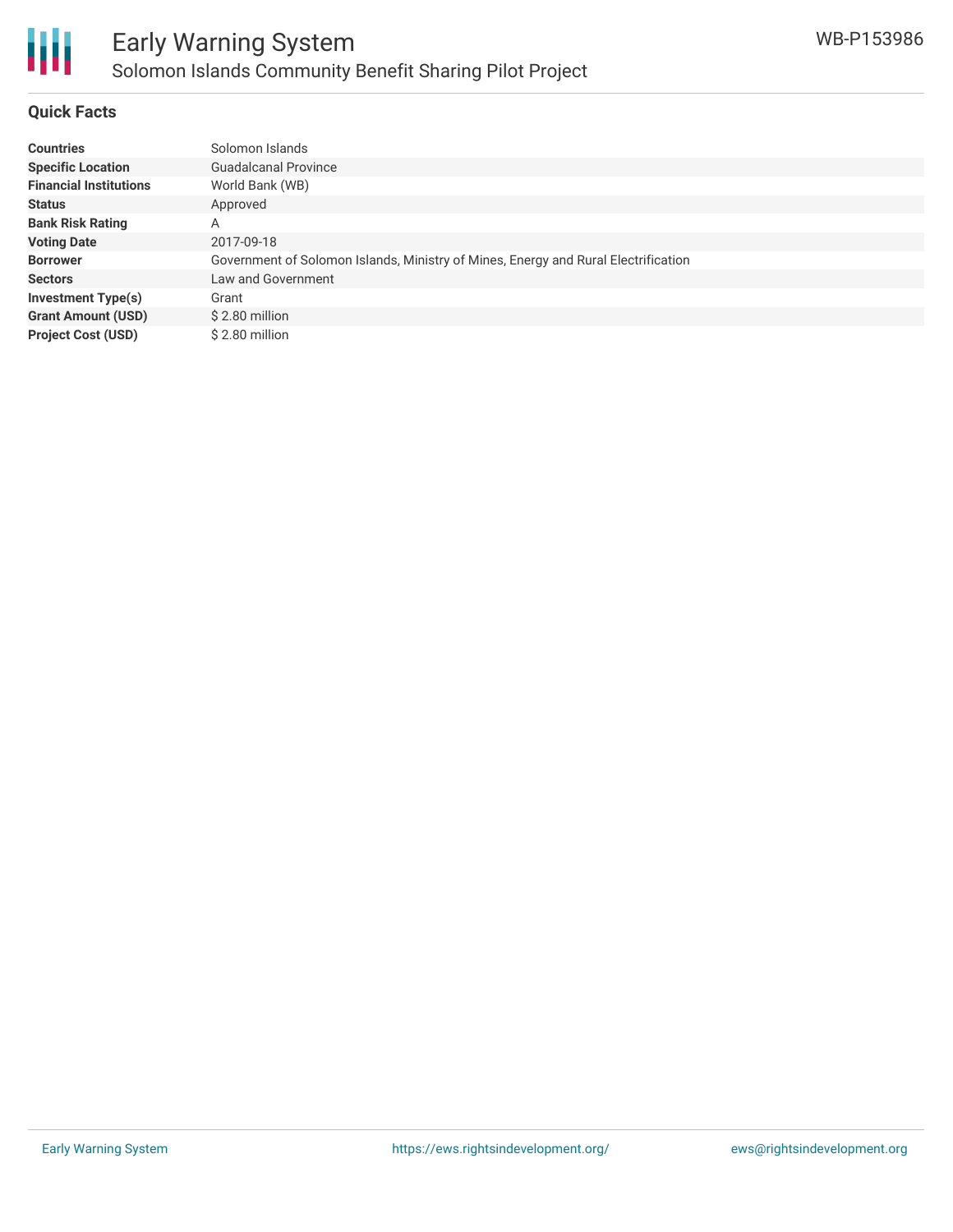

### **Project Description**

According to IFC document, the Solomon Islands Community Benefit Sharing Pilot (CBSP) Project, supported by a grant from the Japan Social Development Fund (JSDF), aims to introduce and test an innovative approach to sharing the benefits of development projects with project communities. CBSP will be implemented in connection with the Tina River Hydropower Development Project (TRHDP), which is also under preparation. TRHDP is a high priority investment for SIG as it will contribute to a significant reduction in the cost of power and improved reliability of its supply. The objective of CBSP is to establish institutional arrangements and capacity for project communities to effectively manage benefit sharing revenues from TRHDP and improve their basic services and economic opportunities.

CBSP is envisaged to consist of four components:

Component 1 - Establishment of the Community Benefit Sharing Fund (CBSF) and community capacity building

- Component 2 Improving community infrastructure
- Component 3 Human resource development
- Component 4 Project Management, Administration, Monitoring and Evaluation, and Knowledge Dissemination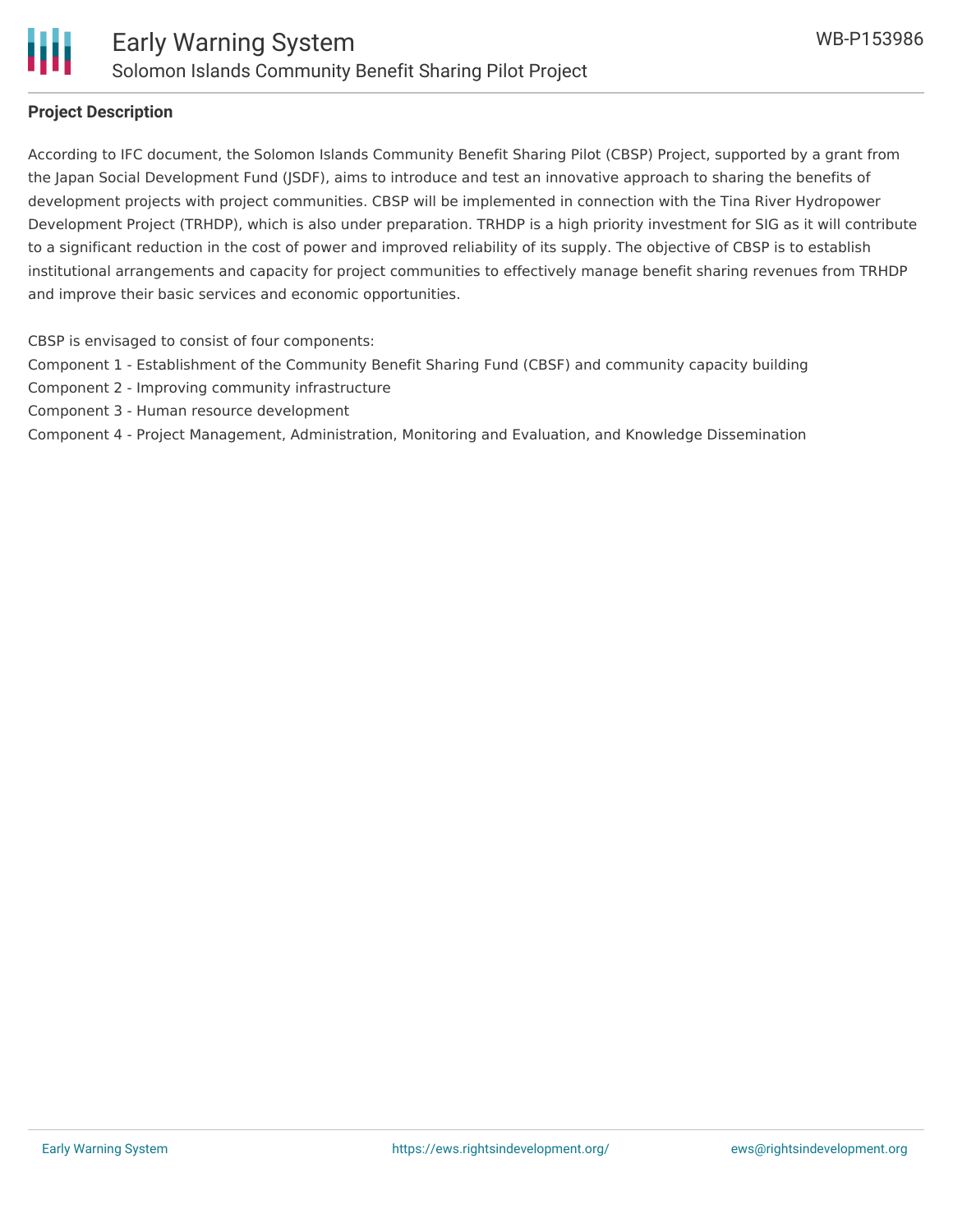

# **Investment Description**

World Bank (WB)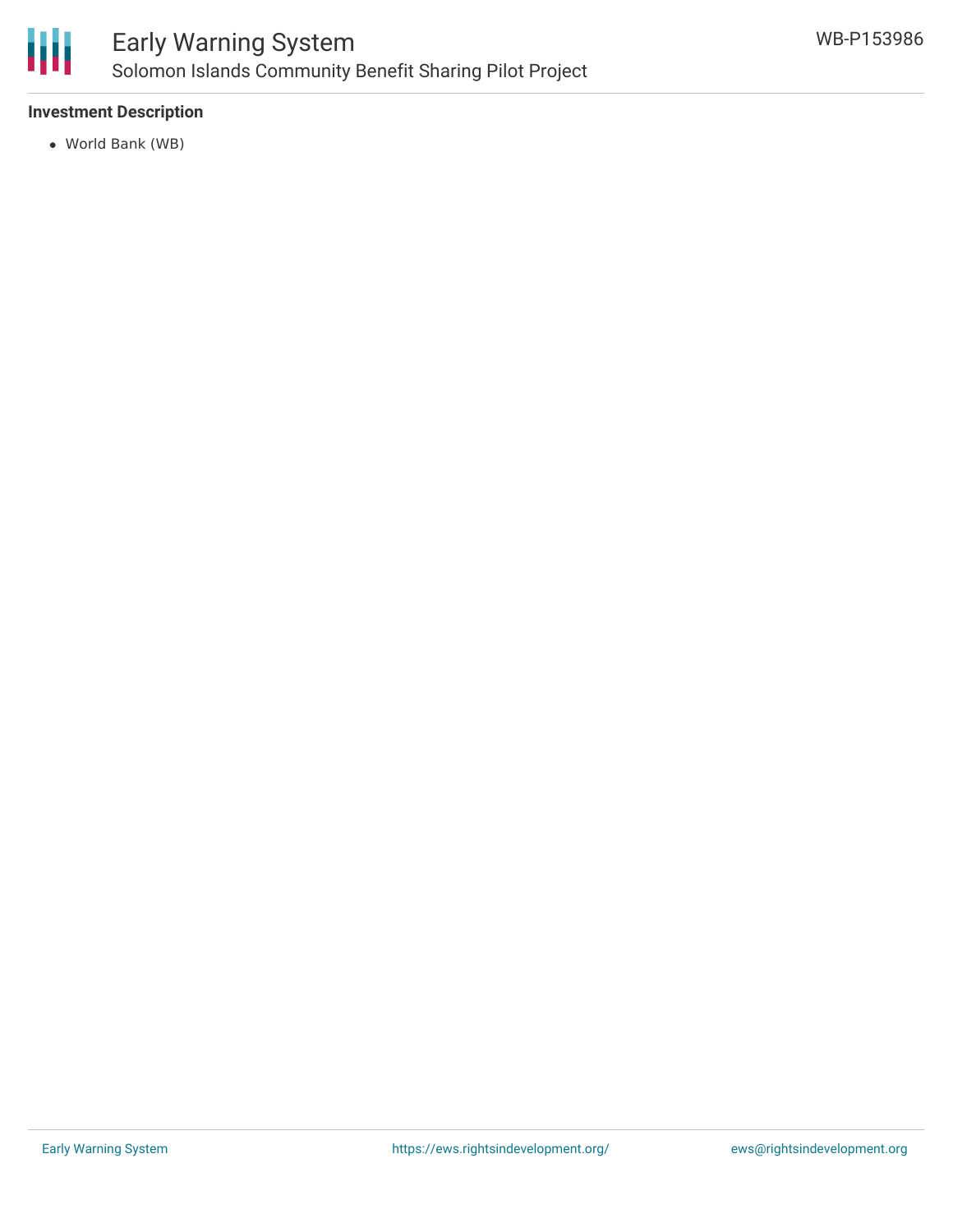### **Contact Information**

Team Leaders: Erik Caldwell Johnson, Kosuke Anan No contact information provided at the time of disclosure.

ACCOUNTABILITY MECHANISM OF WORLD BANK

The World Bank Inspection Panel is the independent complaint mechanism and fact-finding body for people who believe they are likely to be, or have been, adversely affected by a World Bank-financed project. If you submit a complaint to the Inspection Panel, they may investigate to assess whether the World Bank is following its own policies and procedures for preventing harm to people or the environment. You can contact the Inspection Panel or submit a complaint by emailing ipanel@worldbank.org. You can learn more about the Inspection Panel and how to file a complaint at: http://ewebapps.worldbank.org/apps/ip/Pages/Home.aspx.